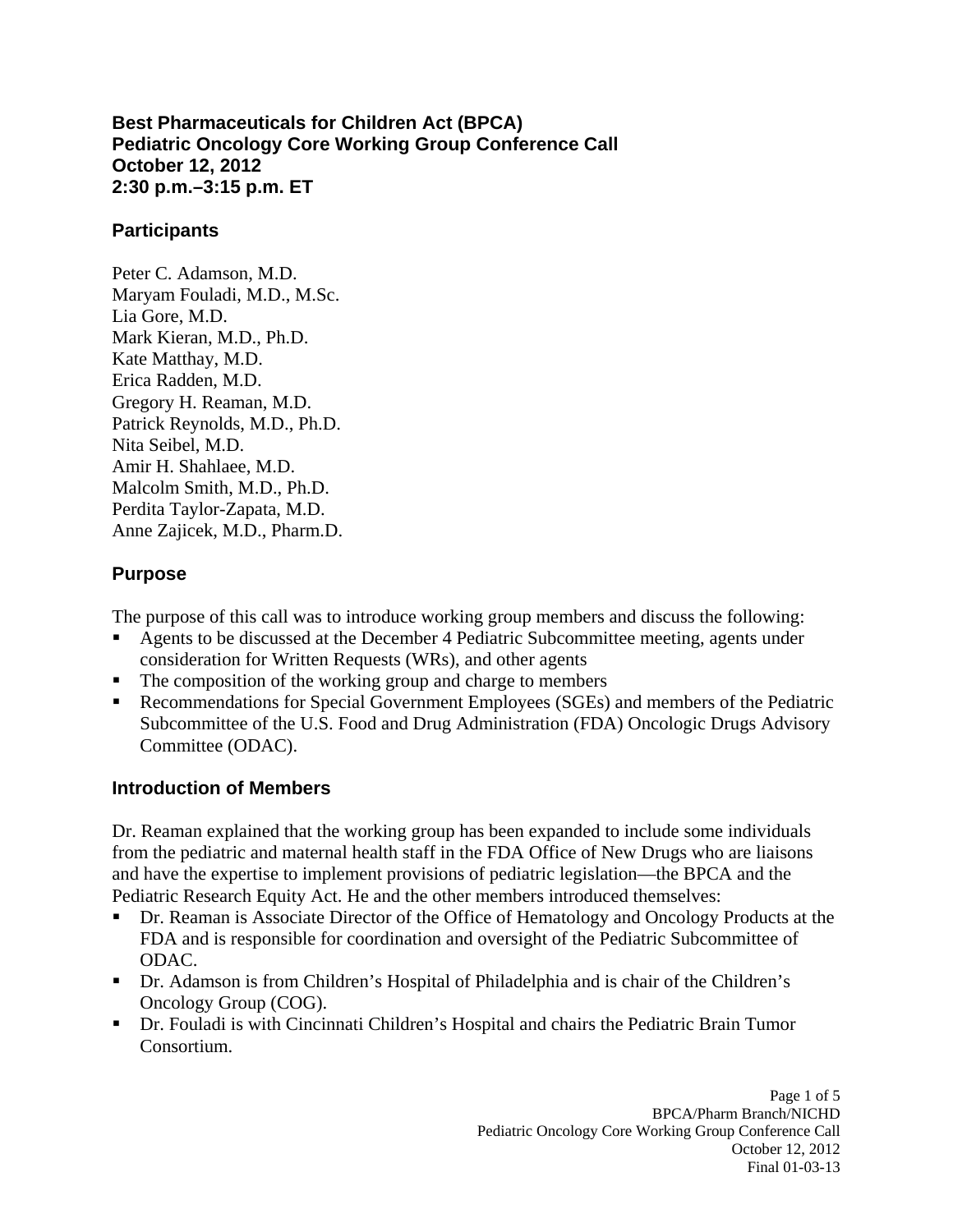- Dr. Kieran is director of neuro-oncology at Dana Farber Cancer Institute and Boston Children's Hospital.
- Dr. Gore is with Children's Hospital Colorado and is part of the Pediatric Oncology Experimental Therapeutics Investigators' Consortium.
- Dr. Radden is one of the representatives from the pediatric/maternal health staff at the FDA.
- Dr. Reynolds directs the Cancer Center at Texas Tech University Health Sciences Center and serves on an advisory committee for the Cancer Prevention and Research Institute of Texas.
- Dr. Shahlaee is one of the medical officers at the FDA and is a member of the sarcoma/melanoma team.
- Dr. Seibel is with the Clinical Investigations Branch of the Clinical Trials and Translational Research Advisory Committee, National Cancer Institute.
- Dr. Taylor-Zapata is a medical officer for the *Eunice Kennedy Shriver* National Institute of Child Health and Human Development (NICHD) and coordinates the National Institutes of Health (NIH) part of the BPCA prioritization process.
- Dr. Smith is with the NCI's Cancer Therapy Evaluation Program and is program director for COG, the Phase 1 Consortium, and the Pediatric Brain Tumor Consortium.

# **Composition of Working Group and Charge to Members**

Dr. Reaman said the FDA is trying to utilize the infrastructure that has been afforded to the agency and the NIH through the NICHD for implementation of the BPCA and to use the infrastructure that was developed primarily for review of off-patent drugs for which submission of WRs might be appropriate for evaluation of agents for children with cancer. To accelerate and facilitate pediatric drug investigation, the strategy is to not wait until drugs are off patent or even approved for adult cancer indications without thinking about pediatric investigation. The FDA Safety and Innovation Act passed several months ago now stipulates there be early discussion of pediatric evaluation plans and that they occur at the end of phase 2 meetings when industry sponsors meet with the agency to discuss their applications. This working group was created to inform members about agents the FDA is aware of due to applications that have come in–– generally not for pediatric applications but for agents that may have some applicability to pediatric cancer––and to then seek working group members' advice and recommendations for drugs that could be considered for pediatric evaluation that can be discussed at the Pediatric Subcommittee of ODAC meetings with sponsors.

Dr. Reaman said the WR process has not been as transparent as it could be; much of the specific information in WRs is confidential. Unfortunately, the FDA's public Web site has only information related to those sponsors that have accepted WRs and in cases where study reports have been accepted and approved and where exclusivity has been granted. However, studies are in progress for a large number of agents, and there are plans for the FDA Web site to become more transparent about which companies have been issued WRs for which agents and provide information about those studies. The next Pediatric Subcommittee meeting is scheduled for December 4, which unfortunately is the same day and time as the BPCA annual meeting.

Dr. Reaman shared information about four drugs that will be discussed at the December Pediatric Subcommittee meeting: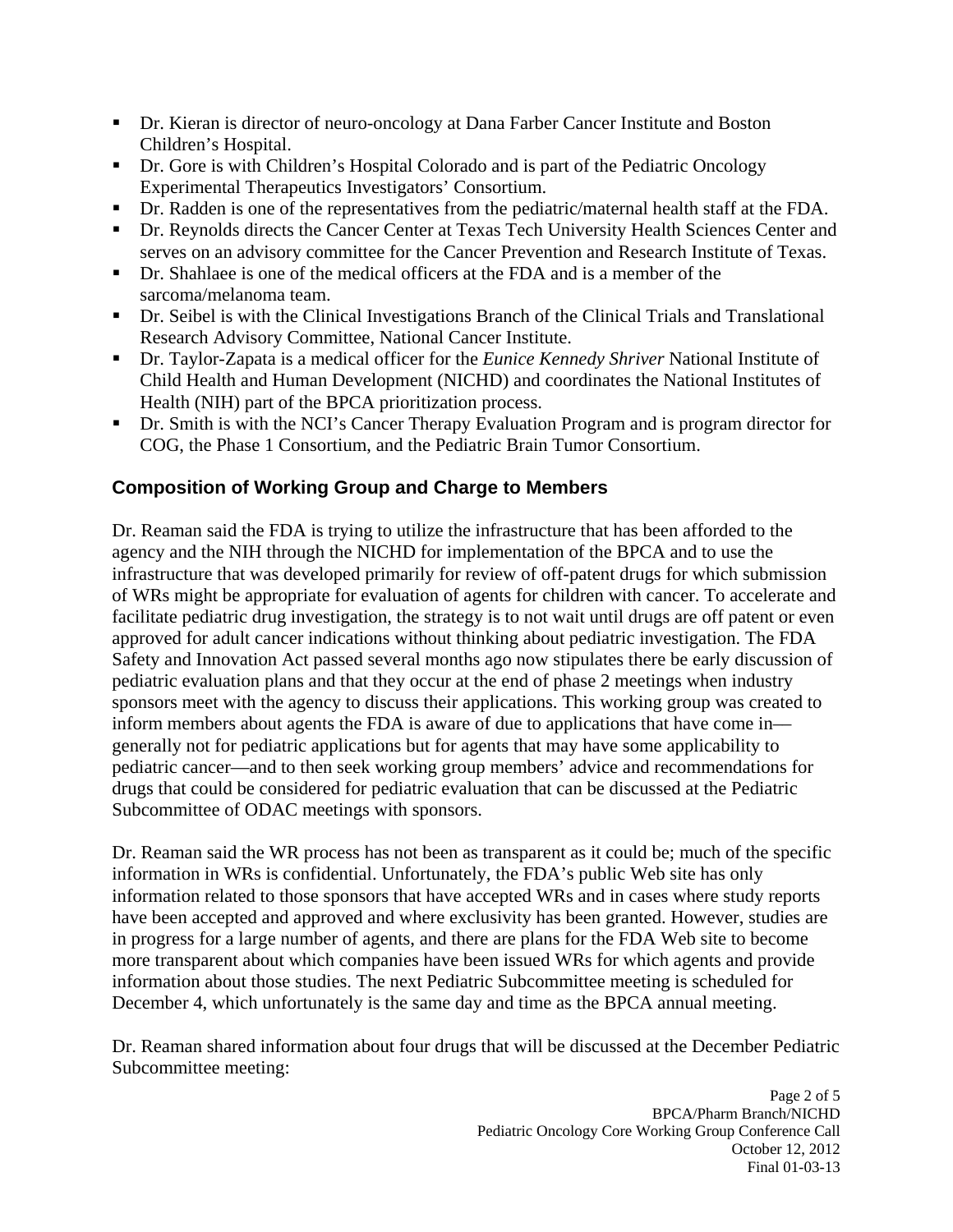- Volasertib—a polo-like kinase inhibitor being developed for acute myelogenous leukemia (AML); there is a new drug application (NDA) for AML in adults.
- Blinatumomab.
- Trametinib—a MEK inhibitor being developed for V600 E mutated melanoma both as a single agent and in combination with a BRAF inhibitor. The sponsor is interested in studying the drug in children with melanoma, and the FDA is trying to determine whether there is interest in evaluating it in other pediatric cancers where MEK may be a significant target to consider.
- TH-302––an alkylating agent whose activity is significantly enhanced in hypoxic situations. There has been some interesting and significant activity in a variety of tumors. An NDA exists for use in adults, and the drug might be worth exploring for pediatrics.

During the December 4 meeting, there will be a brief presentation by industry sponsors, followed by clarifying questions and discussion about whether the investigator community is interested in studying these agents and what potential study designs might look like.

Also on this meeting agenda are the following agents currently under consideration for WRs:

- Denosumab, for which a WR is being developed with a phase 2 study for giant cell tumor of bone in adults and skeletally mature adolescents; a second study is being developed for osteosarcoma for older adolescents who are not necessarily skeletally mature but who meet significant bone age requirements appropriate for males and females, with an expectation that if the drug is shown effective in phase 2 study, a definitive study would be developed in the front-line adjuvant metastatic setting.
- Pazoponib, a VEGF inhibitor, is being developed for adults with soft tissue sarcomas, and there is consideration for extending study of the drug to the pediatric age group, again because of activity seen in sarcomas.

Dr. Matthay said there are some preclinical data from Toronto with pazoponib for neuroblastoma and that the drug may be active in other solid tumors. Dr. Smith said there was limited testing, and the focus was on sarcomas. He believes the data were published but he will have to check and make sure. Dr. Reaman said that may be information worth bringing to light at the time of the ODAC meeting if there is interest from COG or elsewhere in expanding to a broader based phase 2 study. It was noted that there may be a neuroblastoma cohort in the phase 2 studies run by the COG. Dr. Matthay said a study was published about oral topotecan in mouse models.

Dr. Reaman discussed two other agents with a limited degree of potential. First, ponatinib is a multi-tyrosine kinase inhibitor (TKI) that is being developed in refractory imatinib/desatinib/nilotinib resistant chronic myelogenous leukemia (CML). It appears to inhibit EGF receptor, as well as VEGF, and seems to have a more toxic profile than related drugs. He mentioned this drug so the working group members could think about it and perhaps provide some feedback. Dr. Gore said there is an active pediatric investigational plan for ponatinib that was approved by the European Medicines Agency (EMA) in June 2012; the sponsor has outlined a series of pediatric trials to look at the drug in pediatrics. She discussed toxicity with regard to pancreatitis. Most patients experiencing toxicity in studies were enrolled at a single institution. When that one institution was eliminated, the drug was better tolerated than imatinib and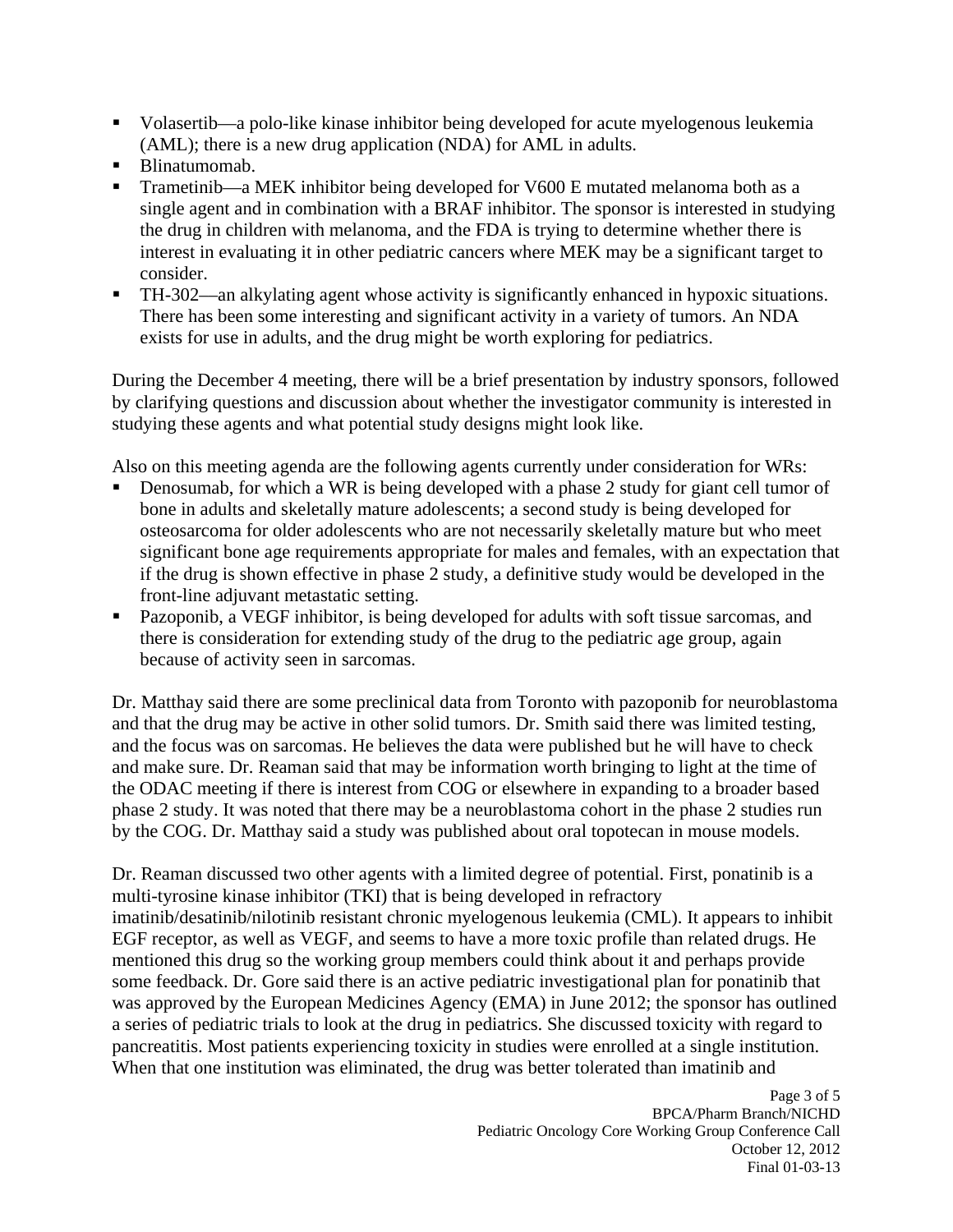desatinib. Dr. Reaman noted that hypertension is associated with this agent, as well as thrombotic complications and myocardial infarctions. There is a lot of concern about the toxicity profile. The FDA was aware of pancreatitis, and these other toxicities have emerged more recently. He asked Dr. Gore whether the studies were looking in CML or other pediatric tumors, given the broad scope of activity. Dr. Gore said the pediatric investigation protocol that was approved was for two pediatric studies: first was a classic all-comers study for solid tumors, with the opportunity to enroll leukemia patients if available, and second was a Ph+ disease study specifically for CML in a Ph+ acute lymphoblastic leukemia (ALL) cohort.

Dr. Reaman next discussed omacetaxine mepesuccinate (also known as HHT), which was studied in the COG Phase 1 Consortium perhaps 20 years ago. There was not much interest in this drug because not a lot of activity was demonstrated; nevertheless, it is being proposed for potential approval for second- or third-line CML in adults who are resistant to at least two of the three approved TKIs. Dr. Reaman asked that the working group members please pass along any interest in this drug.

Dr. Reaman mentioned one other WR that is in development for LDE225, an inhibitor of the hedgehog pathway in medulloblastoma. He then opened the discussion to other agents members are aware of or might be interested in that could be put on the agenda for the next pediatric ODAC meeting in mid-spring 2013.

- Dr. Kieran said in addition to LDE225, two other drugs were recently approved to go ahead with pediatric phase 1 studies: the PI3 kinase inhibitor BKM120 from Novartis and dabrafenib, a GSK BRAF inhibitor, which is about to start phase 1 next month.
- Dr. Fouladi said there is an Eli Lilly sonic hedgehog inhibitor that is just about to go into phase 1. She will look up the number.
- Dr. Seibel said one to consider is the Biomarin PARP inhibitor (BMN-673); the company is planning to do a phase 1 study in pediatrics with it.
- Dr. Kieran mentioned cabazitaxel, a taxane. It is just starting phase 1 for solid tumors and brain tumors.
- Dr. Gore said that Cell Therapeutics has a cardiac-sparing anthracycline called Pixantrone that is coming forward as well.
- Dr. Kieran mentioned a drug called Xeracept that just completed phase 1 testing for radiation-induced edema in the brain tumor setting. This agent is from Celtic Pharma, which plans to go to phase 2.

### **Composition of Oncology Working Group**

Dr. Reaman brought up the question of whether the composition of the group is broad enough or too broad. Several FDA staff have been included to keep as many people as possible in the loop, but he wanted to have enough involvement from the investigator community. There was a suggestion about having a lay advocate, as there is on the Pediatric Subcommittee of ODAC. Dr. Reaman asked for input from the group about that suggestion and whether other people should be considered for addition to the group.